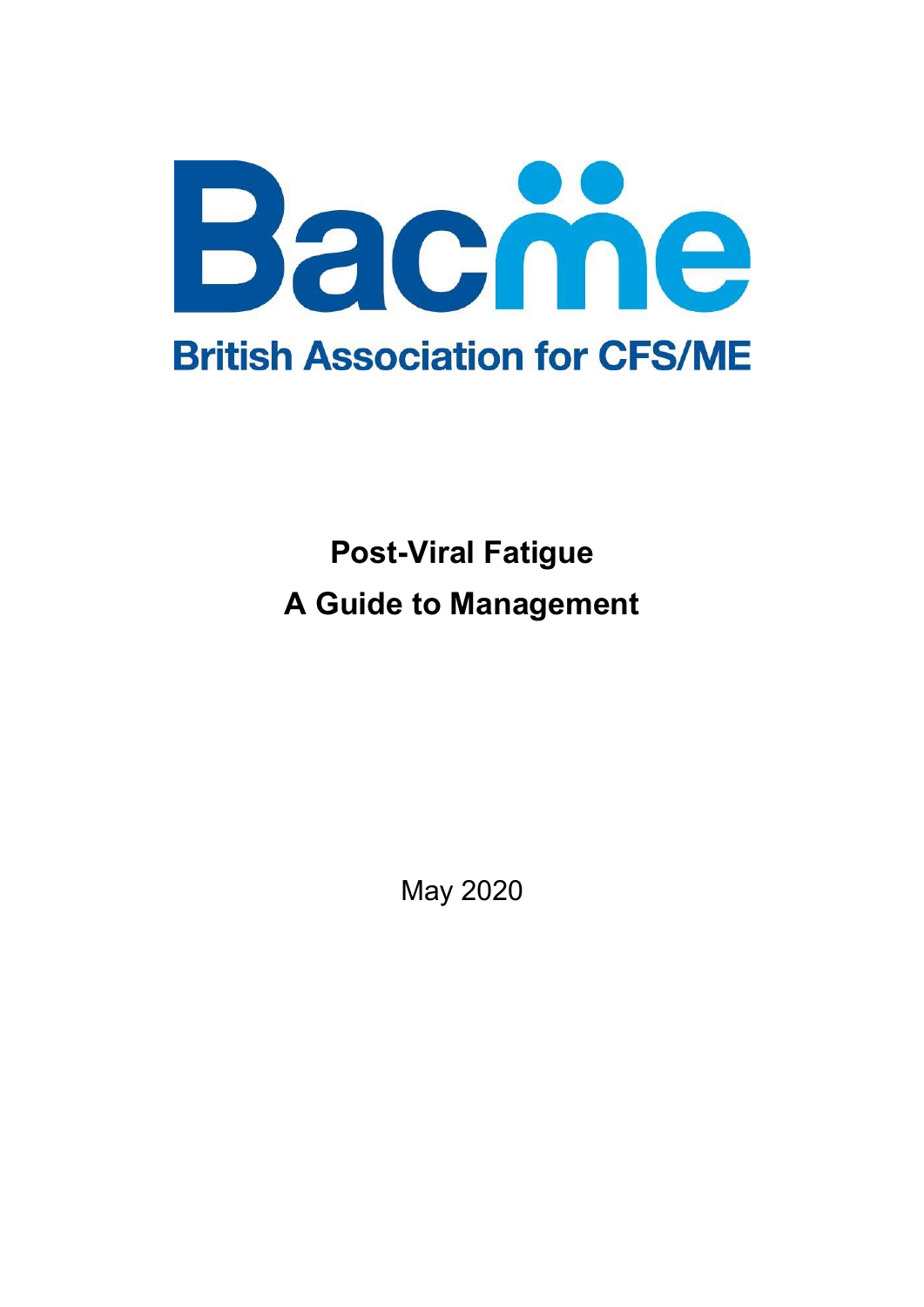## Introduction

#### What is BACME?

The British Association for CFS/ME (BACME) is a multidisciplinary organisation for UK professionals who are involved in delivering clinically effective services for patients with Chronic Fatigue Syndrome/Myalgic Encephalomyelitis (referred to as either CFS/ME or ME/CFS).

#### Who has written this guideline?

The information provided in this guideline draws on the clinical knowledge of staff from a wide variety of therapy and medical backgrounds, who have many years of shared experience working in the field of chronic fatigue. People who have developed post-viral fatigue and ME/CFS; and carers of people with ME/CFS have also been involved in writing this document.

#### Why does it matter how you manage fatigue when you have been ill?

This guideline aims to give advice to help people after an illness, such as a viral infection, to try to manage and reduce the fatigue that they may be experiencing.

There has been very little research done looking at how to manage fatigue in the early stages following an infection. We don't yet confidently know the scientific answer to whether managing fatigue in different ways leads to different outcomes in terms of recovery. Many people who have experienced fatigue for a longer period of time, along with those who have developed ME/CFS, report that they wished they had received good advice earlier on in their illness regarding how to manage fatigue.

Fatigue can interfere with every aspect of day to day life so learning how to cope with it, and feeling confident with helpful strategies, may help to reduce the impact of the fatigue.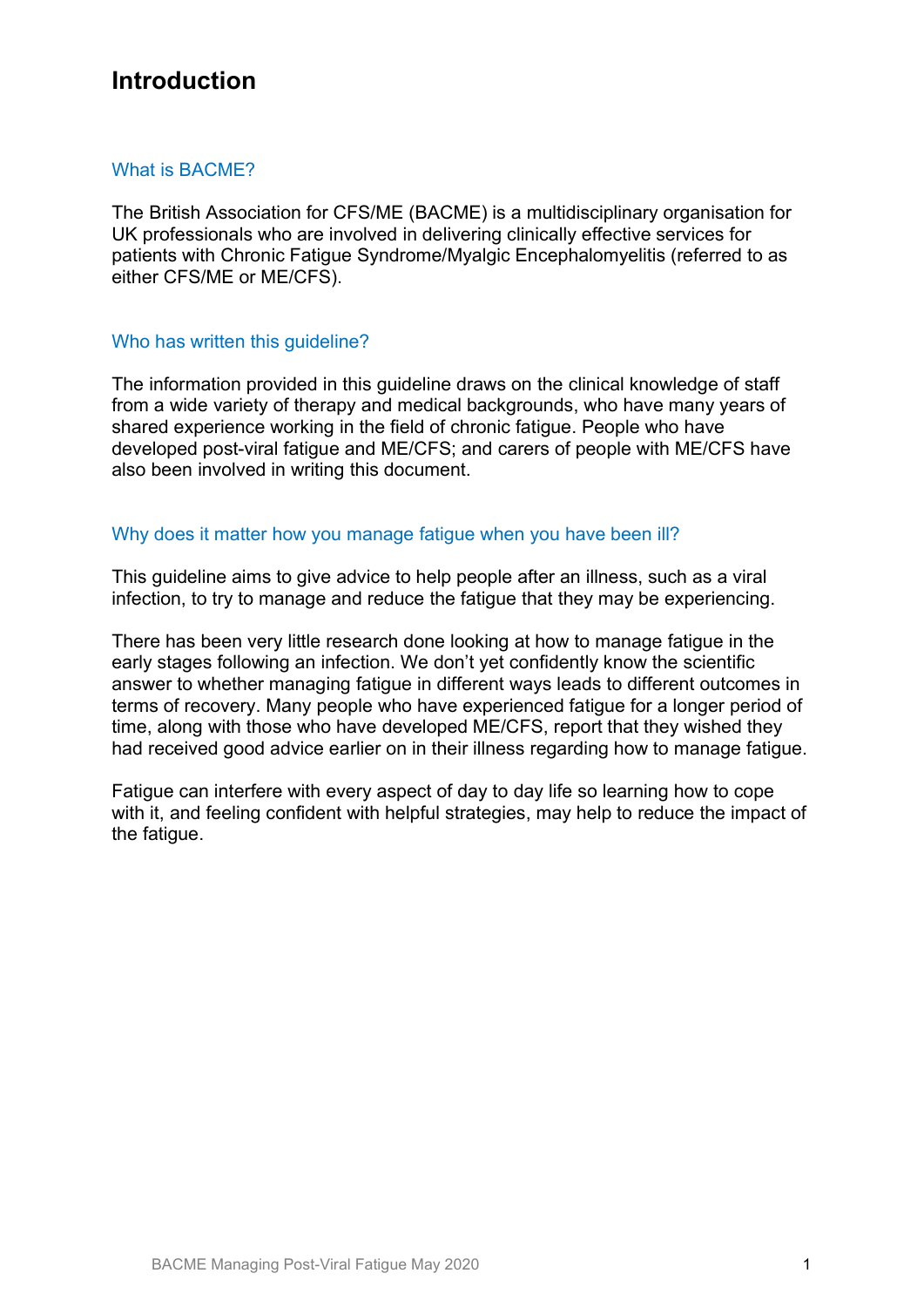## Background Information

#### What is fatigue?

Fatigue is a common symptom of many different infections. It is a normal part of the body's response to fighting an infection. Usually the fatigue goes away quickly once the body has dealt with the infection.

Post-viral fatigue is when the fatigue that started with a viral infection continues for a longer period of time after the infection has gone. Other types of infection can also lead to ongoing fatigue symptoms.

Fatigue can be difficult to describe and is often referred to as 'an invisible symptom'. People who experience severe fatigue will often describe a feeling of complete physical and mental exhaustion which is different to the everyday tiredness that everyone will experience at times. Recovery after activity changes, so rest and sleep may feel unrefreshing.

Fatigue can impact on every part of life including school or work, home life, social activities, sport and relationships.

#### Who gets post-viral fatigue?

Post-viral fatigue affects people of all ages, including children, young people, and adults of all ages.

The severity and length of time that someone experiences fatigue doesn't always reflect the severity of the initial infection or their previous fitness levels.

Some people can be very unwell at the start of the illness but recover relatively quickly, whilst other people may only have a mild viral illness but go on to have debilitating fatigue for a long time afterwards.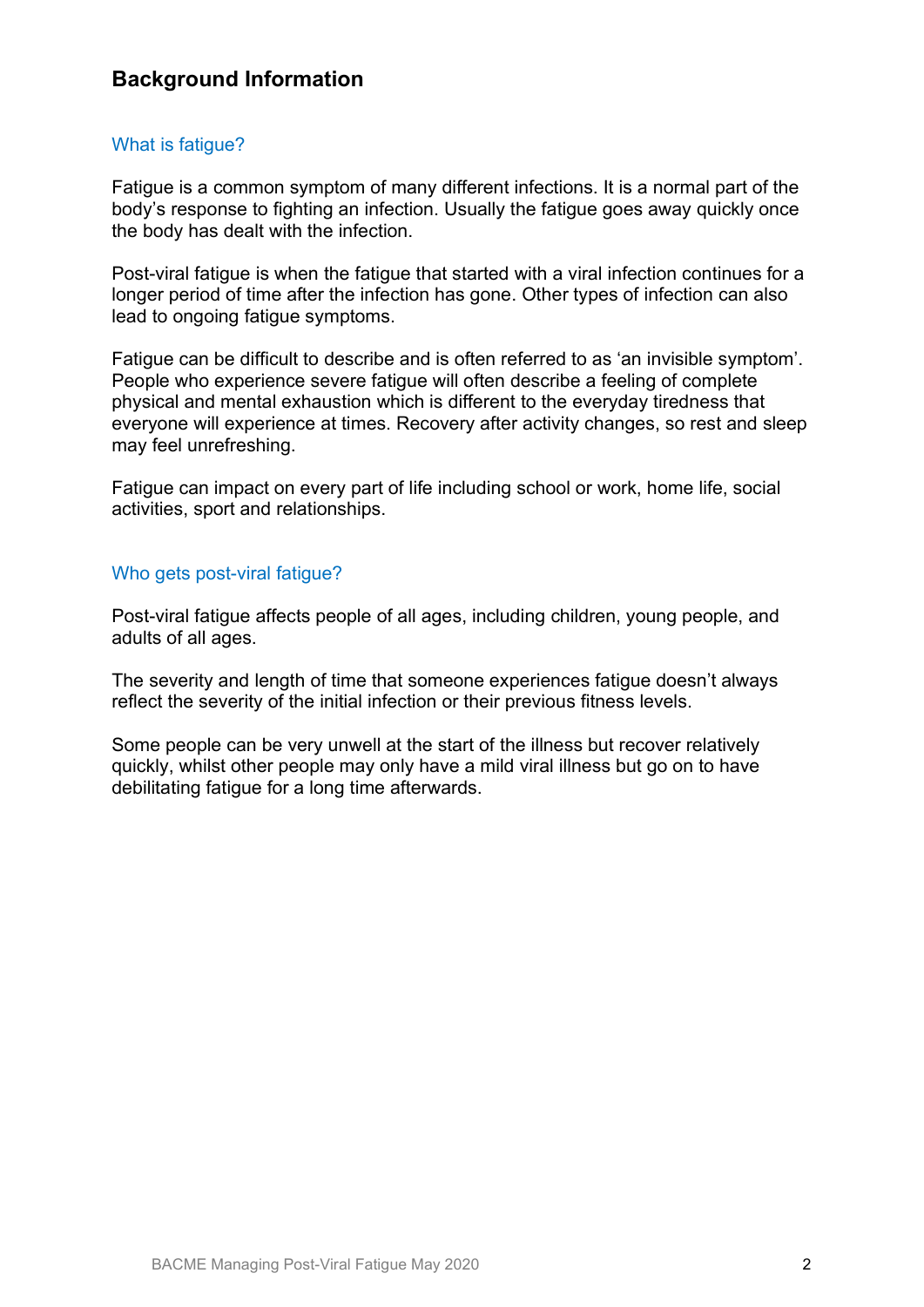### How to manage fatigue

#### During the infection

**REST:** This is **most important** as it allows your body to focus on dealing with the infection. In this context, rest means resting the body and the mind, so doing very little – no TV, phones or using the internet. Use relaxation, breathing and meditation apps to help support quality rest. If something doesn't work for you, try something else until you find something that does. Using quality rest periods regularly through your day will support your recovery – little and often is more helpful. Reduce any sensory input that makes you feel tense or is demanding – such as noise and bright lights. You can also use sensory input to help you rest and relax – like your favourite relaxing music, blanket, fragrance, or a hot water bottle.

ACTIVITY: Keep activity levels low – both physical and cognitive (thinking) activities as they both use energy. If you are struggling with boredom, your mind is busy, or you are anxious, try and think of low-energy activities that are enjoyable. Do these for short periods of time with regular rest breaks.

NOURISH: Keep eating and drinking, with as normal a routine as possible and maintain a balanced diet. Little and often may help if your appetite is low, rather than big meals. Increase your fluid intake, especially if you are not managing to eat as much.

MOVE: If possible, get up and move around slowly and gently a few times each day to keep your body moving and to aid circulation (the movement of blood around your body). If you are too unwell for this, then you can try and move around in bed a little – stretching out, moving all of your joints, and tensing and relaxing your muscles.

ALLOW TIME: Infections can affect people to different degrees, so give yourself the time you need to recover. The impact afterwards doesn't always reflect the severity of the infection. Often there will be pressure to get back to your usual activities as soon as possible. Do not rush or push.

HAVE FUN: Do some low energy fun activities every day. Whatever you like that is not effortful. Balance activity with regular rests.

STOP STUDIES/WORK: Unless you feel fully well, you should stop studies or work to allow your body to focus on fighting the infection and recovering. Don't forget unpaid work such as caring responsibilities is still work. In these situations, you may need outside support to take on your caring roles.

More detailed information regarding these strategies is covered on the 'Further Information' pages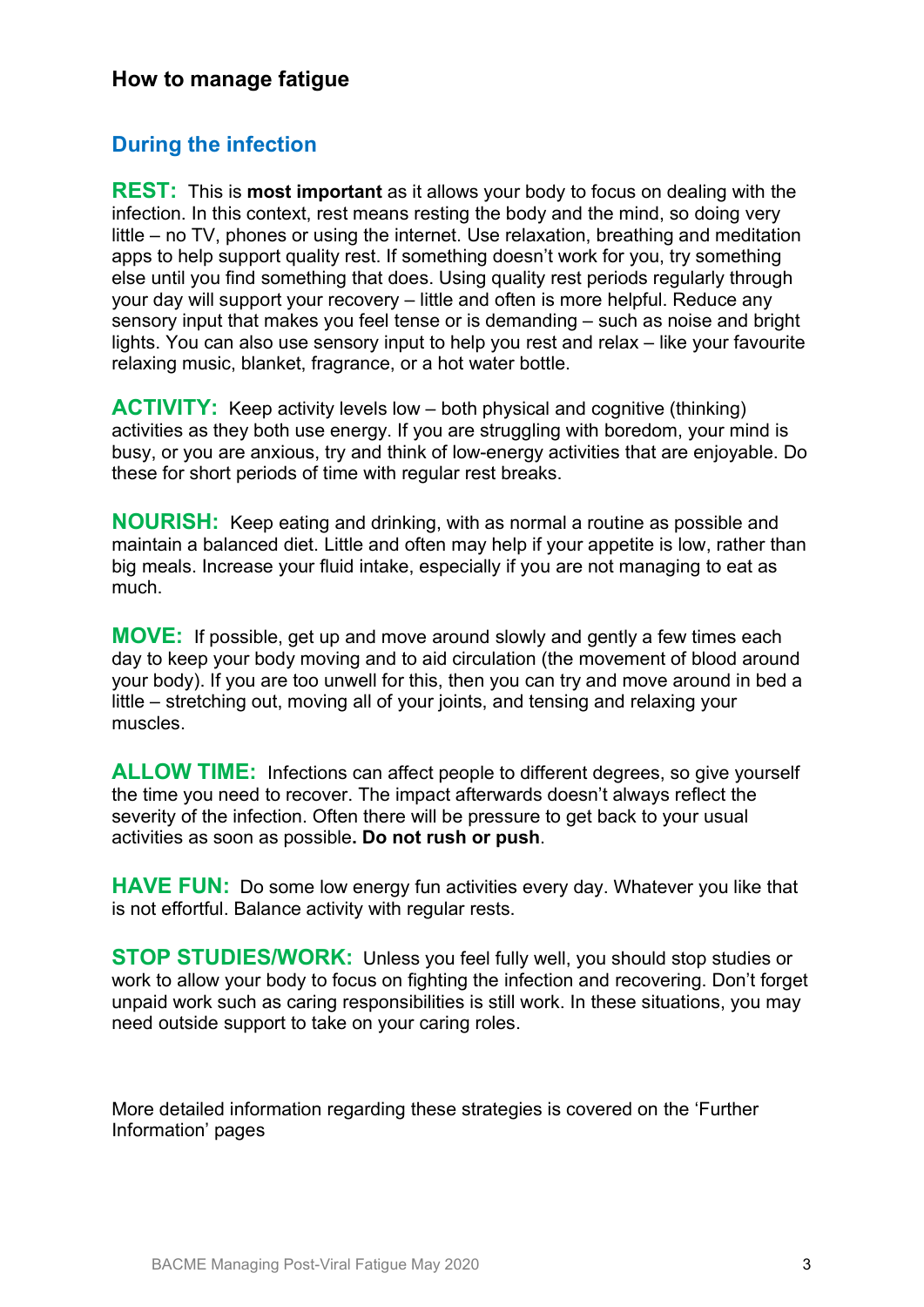## Next Steps

TRY ACTIVITY: If you feel your fatigue is improving, try a small amount of light activity (probably less than you think) and then REST a little. Try the same activity again, perhaps the next day. Find the level which is manageable for you. Reflect and decide if your body can do more or needs even less activity. Do your best to resist pushing through your fatigue. Keep your expectations low and listen to how your body copes with this transition. Be realistic and KIND to yourself.

'THINKING' ACTIVITIES: When starting to improve, it can be easy to forget that 'thinking' activities such as checking emails, reading, making decisions, and worrying about yourself or others all use energy. Try limiting these activities by doing them for a set time, then take a REST. Gradually increase these activities in a similar way to physical activities. Some people find that these activities take longer to recover.

SLOWLY INCREASE ACTIVITY: Often people try and increase their activity levels too quickly and so have a setback. If in doubt, go more slowly but steadily. When working with people living with long-term fatigue, activity might only be increased every couple of weeks. You might not need to go this slowly, but it gives you a sense of pace. Trying to 'push through' the fatigue is normally unhelpful.

**REST:** Your body needs rest to continue healing. Continue to have short rests through the day, every day, even when you are improving. Stop and do nothing, calm your mind, perhaps by using breathing or guided relaxation strategies. Let your muscles relax completely.

DAILY ROUTINE: Maintain a realistic daily routine for sleeping, eating and daily activities to help the body to stabilise itself. Gradually change back to your normal routine, but don't RUSH. A healthy person can take 2 weeks to adjust to a sleep pattern change, so it may take you longer.

EXERCISE CAREFULLY: Exercise needs to be approached in the same way as all activity. Gentle exercise, such as stretches, or a short walk can be helpful. Even if you usually do a lot of exercise, it is important that you only do a small amount of what you normally would do and at a much lower intensity. Resume exercise **SLOWLY**, wait to see how your body reacts, then increase very gradually.

**STUDIES/WORK:** You may have to take longer off school/college or work than initially anticipated and arrange a gradual return. For children and young people, make sure the school is aware that they are experiencing fatigue and will need changes to their learning programme such as a later start and a quiet supervised rest area if in school, or supported work if at home. If you are working, speak to your manager and get occupational health advice to see what adaptions can be made. You may also need a Fit note from your GP. Longer term support options may need to be identified for unpaid work/caring roles.

HAVE FUN: Don't forget you need fun in your life. As people start getting back to daily life, they focus on all the things that seem necessary, but you need to balance this with enjoyment. Choose to spend some energy on fun activities too and increase them gradually like other activities.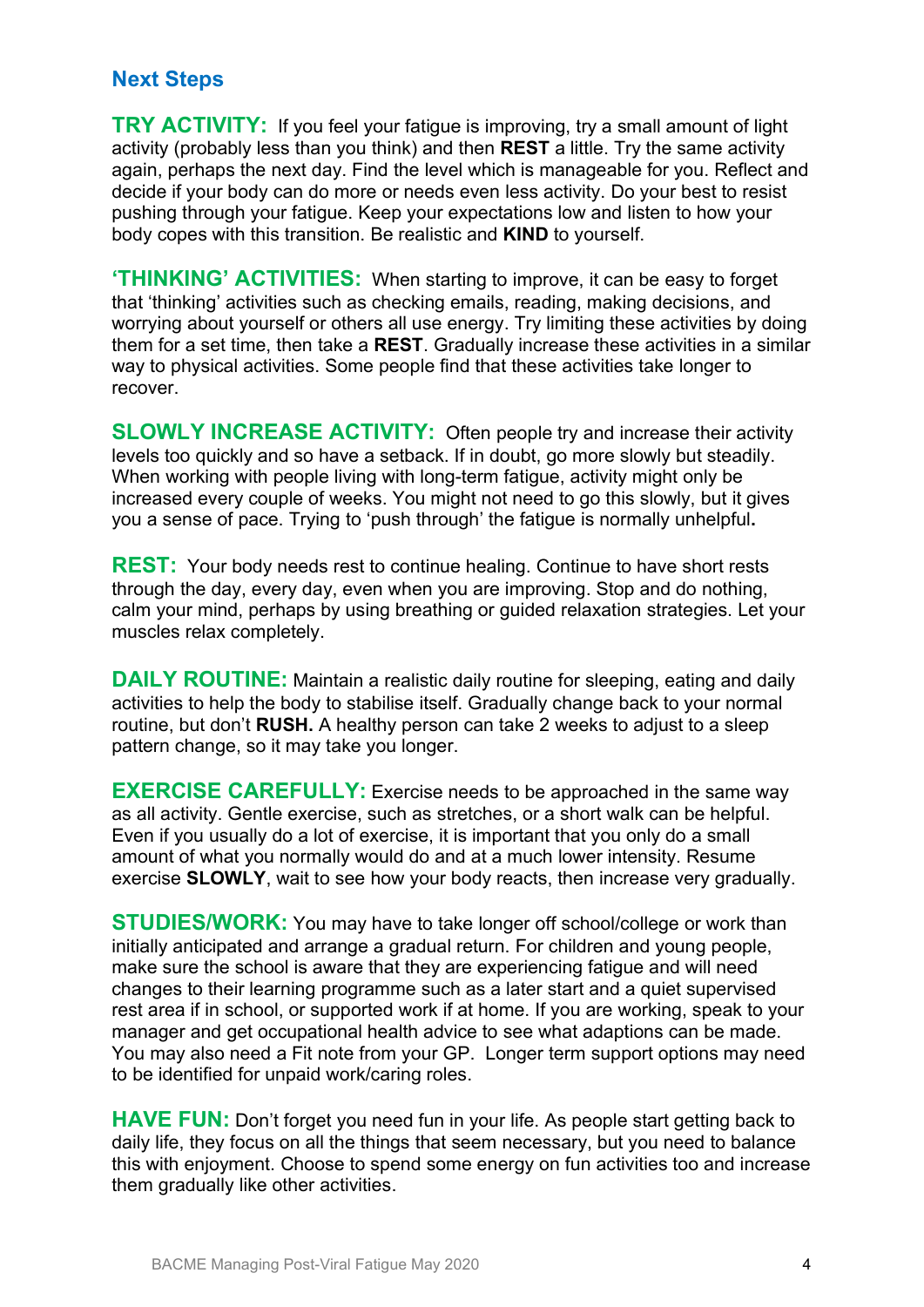## Recognising it is difficult

**EXPECTATIONS:** It can be difficult to accept and adapt to feeling fatigued when you expected to make a quick recovery and return to your normal life. Many people feel guilty and try to ignore the fatigue to carry on with their usual activities. Other people around you can also have expectations that are not realistic now and this adds to feeling pressure to do more than is helpful for you at the current time.

ACCEPTANCE: Whilst it isn't always easy, trying to accept that the fatigue is real and needs managing is the most helpful way to approach it. If you accept that life will need to change for now, then it is more likely that other people around you will see that as well and support you with it. Many other health problems require a longer period of recovery (sometimes called convalescence) and post-viral fatigue will take time to improve, sometimes taking many months.

**SUPPORT:** Ask people around you for their support. This could be from family members, friends, work colleagues as well as health professionals such as your GP. Talk about the fatigue and explain how it makes you feel and what you can currently realistically do. Give clear ways that they can support you, such as short regular chats or texts to keep in touch, recognising you need regular rest periods, practical help such as shopping and cooking.

SCHOOL/COLLEGE: Make sure the school or college is aware that the child or young person has fatigue and that changes are needed. There are many aspects of school that can aggravate fatigue symptoms. Some examples are: the effort of getting to and from school, the noise and demands of being around lots of people, the expectation to work and behave as normal, worries about falling behind, failing exams or missing important lessons or projects. Many people with fatigue will be better able to learn if they are in control of doing it when their fatigue is less severe and by doing activity for short periods with regular rest periods. This is often easier to do at home, so it can be helpful to ask teachers/lecturers to set work that can be done at a slower pace at home. As the fatigue improves, the amount of time the young person spends in school or college can be increased gradually, ideally providing opportunities for rest periods during the day.

**WORK:** You may need to think differently about your approach to work. It is common for people to need long periods of time off work when fatigue symptoms are severe. As your health improves, it is worth considering how you could apply the pacing strategies in your work role such as asking for regular short rest periods, avoiding high demand tasks, doing shorter days, avoiding night shifts or variable shift patterns, or changing the days you work. You can ask for an occupational health assessment to help with the process of having adaptions made for you at work. Many people return to work on a 'phased return' and it is important that the increases in work activities are made very slowly and gradually to avoid causing an increase in fatigue.

**RESPONSIBILITIES:** If you have responsibilities to care for other people such as children or family members, this is work as well and will become harder to manage when you have fatigue. It is likely you will need to make adjustments. Consider asking for help from family, friends, carer support organisations or social services.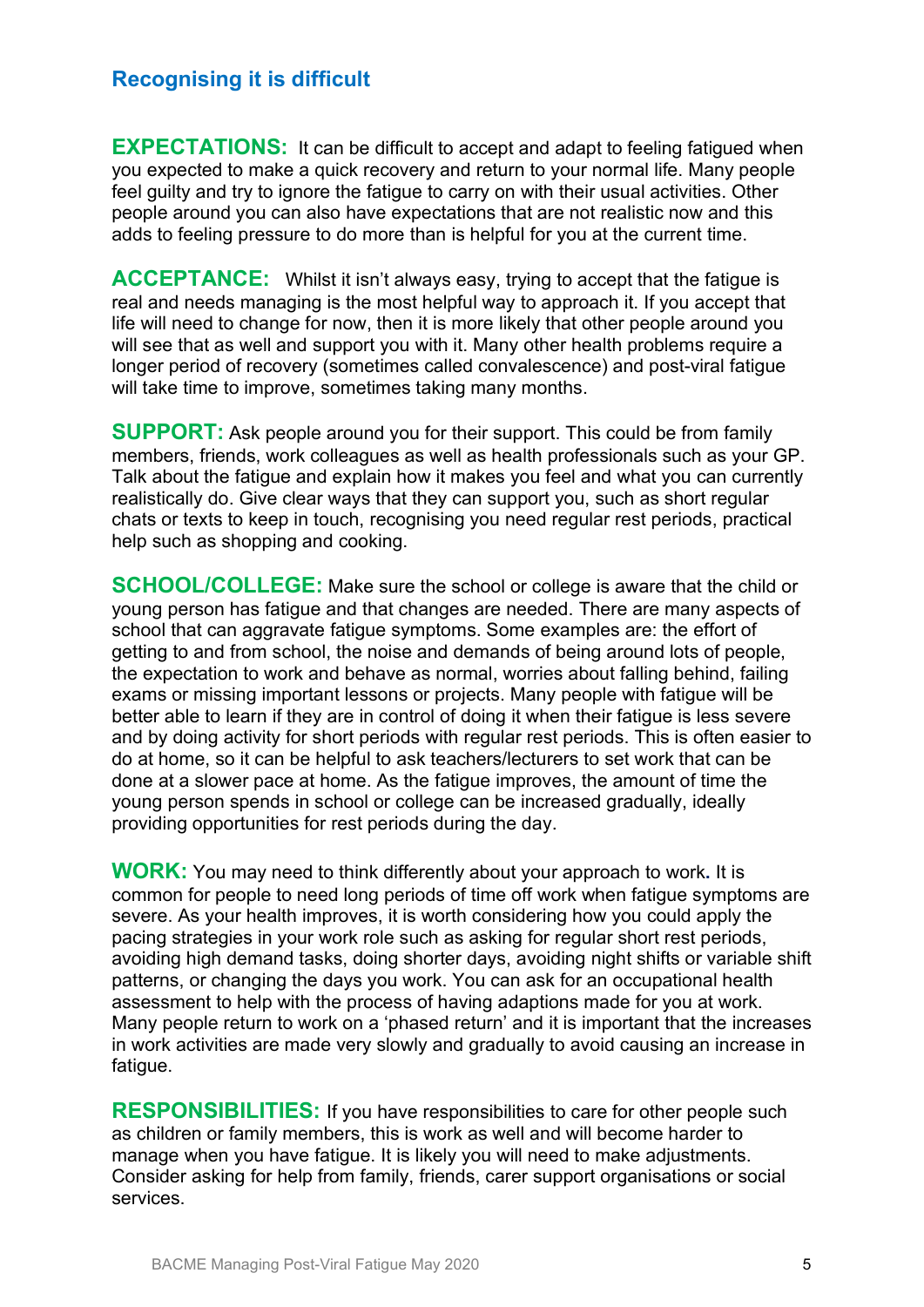## Further information

**REST:** Achieving good quality rest can be one of the biggest challenges of managing fatigue. If possible, create a relaxing place to take a rest. Telling others around you that you are resting can reduce interruptions. Setting an amount of time that you are going to rest for is a good way to give yourself permission to rest and remove some of the feelings of guilt.

Many people have busy minds which constantly have new thoughts, ideas and worries and this is an additional demand on the body's low energy reserves. Learning how to rest your mind can be challenging but can be extremely helpful when dealing with fatigue.

Finding a relaxation exercise that works for you and then doing it regularly, lots of times a day, every day, can be beneficial. Simple breathing exercises are a good starting point. Mindfulness type techniques which teach you to bring your focus and attention into the current moment will help with busy minds.

PACING ACTIVITIES: It is common for people with fatigue to want to increase their activity levels, but this can lead to an increase in fatigue. Some people will get into a 'boom and bust' pattern where they push themselves to do more on a better day and then feel worse for several days afterwards.

Pacing is a way of doing activities differently to try and reduce the chance of increasing your fatigue, by breaking the activities up into manageable amounts. All types of activity can impact on fatigue so pacing applies to all activity, such as cognitive or 'thinking' activity, social activity, emotional and physical activity.

When breaking up the activity into manageable 'chunks' you might then rest or may be able to change to a different type of activity. For example, don't try to do all your chores in one go, just because you're feeling a bit better. Do a task for a short time and then take a break and rest, have a drink, or listen to music or watch TV before then doing another task.

How you need to pace an activity may be different from someone else. Allow yourself enough time to complete the activity so you don't need to rush. It is better to rest before an activity has caused an increase in fatigue. Remember the phrase: 'rest before exhaustion'. Have sufficient rest before moving on to the next activity.

Thinking about how to change the way you do an activity can reduce the amount of energy you use to do it. For example sitting for activities that you would normally stand for, asking for help from others, making activities as simple as possible, using equipment to make it easier and choosing which activities are a priority at the moment.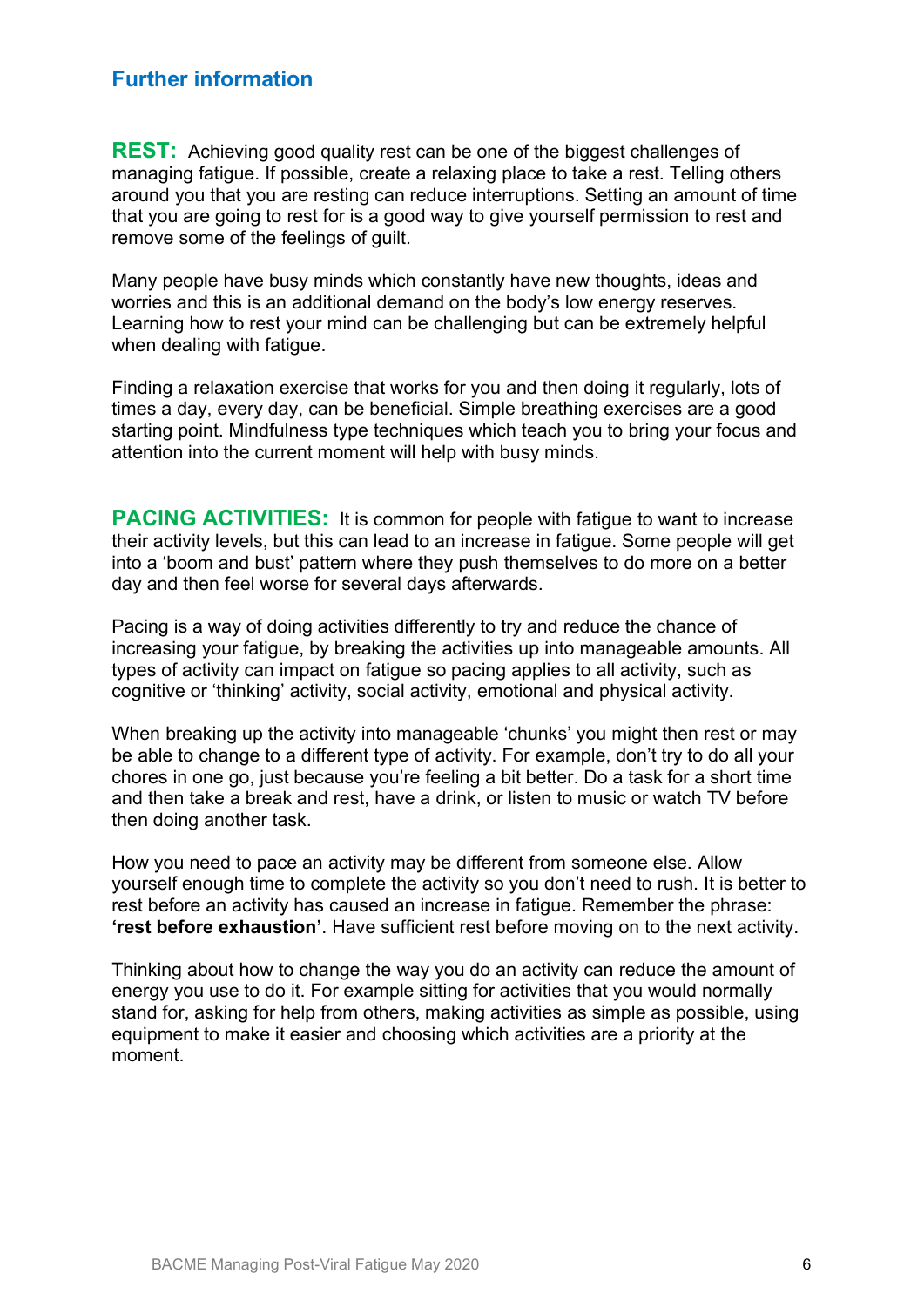THOUGHTS AND FEELINGS: It is common for fatigue to affect how you are thinking and feeling, including increased anxiety, frustration, irritability, guilt, and low mood. It is helpful to acknowledge that it is a challenging time for you and those around you. Your mind and body work together so looking after your emotional wellbeing is also important for healing and recovery.

Talking about how you are feeling, keeping a diary, focusing on the present moment, doing a deep breathing exercise, or doing something enjoyable are all ways to cope with difficult feelings. Different things will work for different people, so find the strategies that work best for you.

If mood problems are persisting and impacting on everyday life, then speak to your GP to get further support and help.

SLEEP: It is common for sleep patterns to change when someone experiences post-viral fatigue. Some people will find it harder to get to sleep or wake often in the night, whereas other people may find they are sleeping far more than usual. No matter what changes have occurred, it is important to try to keep a good routine around sleep. Have a clear going-to-bed time and a regular wake-up time and try to stick to this every day, even if the quality of your sleep hasn't been good.

You should also be aware of the environment for sleep. By keeping your bed for sleep helps to cue your body into sleep mode when you go to bed. Ensuring it is dark enough, quiet, and cool will also support sleep quality.

Morning: Getting daylight exposure in the morning is helpful for sleep routines, so try to go outside soon after you get up or be near a window while you have breakfast.

Evening: Reducing blue light exposure on an evening can help with night-time sleep quality. Screen use is an important source of blue light, so try to reduce or stop all screen use before bedtime. Wearing amber coloured glasses is another way to reduce evening blue light exposure. Having a regular wind-down routine before bed can also be helpful.

Night-time: Mobile phones are our connection with the world, friends and family, entertainment, and social interactions, so they can keep our brains alert even when they are switched off. Aim to leave your phone and other electronic devices out of the bedroom at night.

Naps: Many people experiencing fatigue will take daytime naps, and this can be a helpful way of managing fatigue. However, sleeping for long periods of time during the day can prevent good quality night-time sleep, so it is better to create a clear routine around daytime naps. Aim to nap for 20-30minutes and take it at the same time each day. Late morning or immediately after lunch are the times when many people experience an energy dip. Thinking of it as a siesta can help remove the guilt.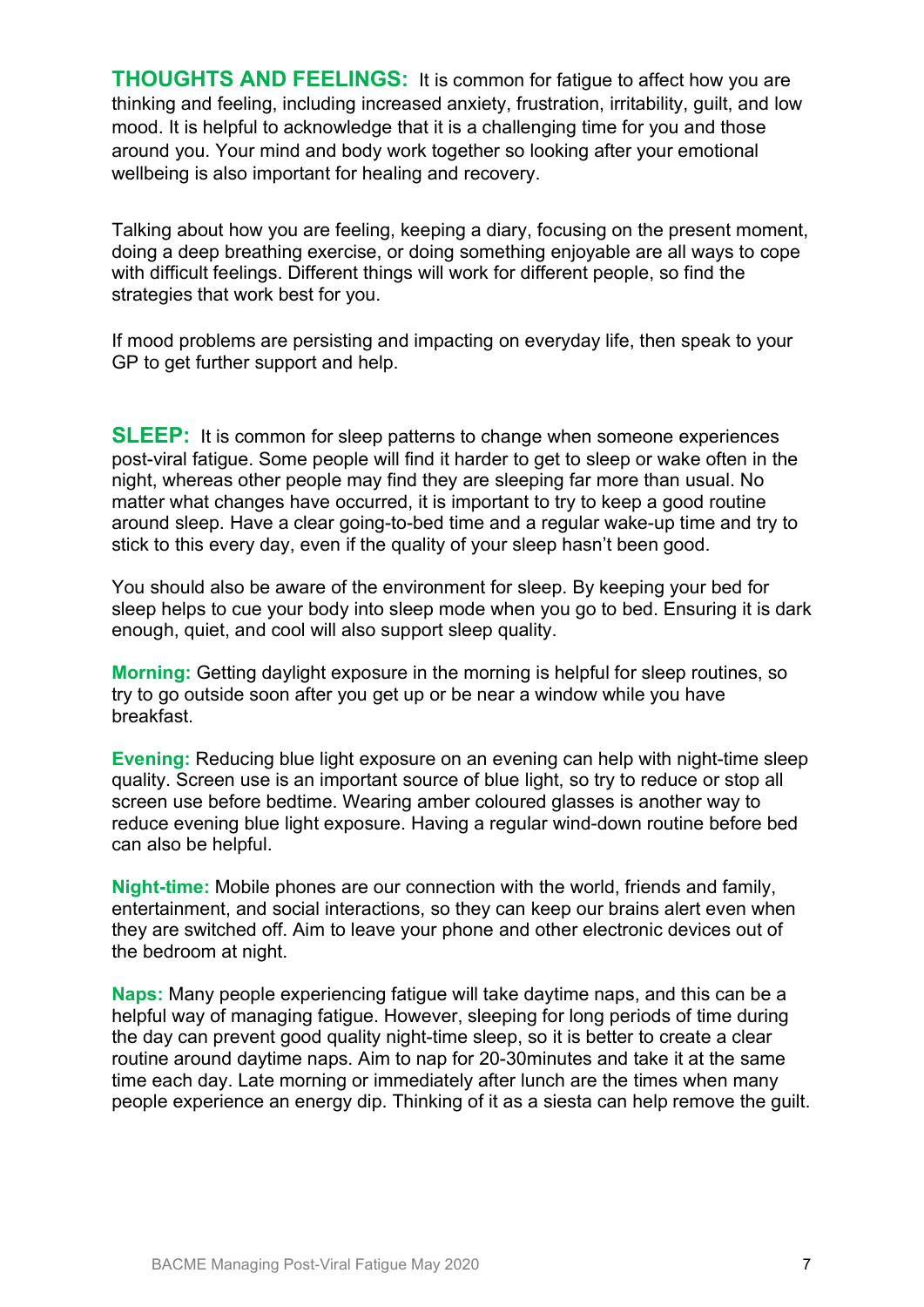FOOD: Eat simple, fresh, and balanced meals that you enjoy. You may find eating smaller amounts more often may be helpful.

Fatigue can make it difficult to prepare meals, so try using foods which are quick and easy to prepare but still have good nutritional value for example frozen vegetables or tinned foods. If people want to help, it is worth asking them to cook extra so that portions can be frozen for you.

Beware of reaching for sugar, caffeine, or alcohol as a way of managing fatigue. Although there may be an initial boost in energy, they will result in a 'crash' and in the long run, tend to make fatigue symptoms worse.

Keeping well hydrated with regular fluid intake throughout the day is important. If you feel that your diet isn't as good as it could be, then taking a general multivitamin may be worth considering. However, there are no supplements that have been consistently proven to help or cure fatigue, so do not spend lots of time, money or energy trying to find one.

#### Moving forward

You may be starting to feel better gradually, but it can take several months and sometimes a year or more for people to feel fully recovered from post-viral fatigue.

If it is gradually improving, keep going.

Don't forget to keep quality REST, ROUTINE, and FUN in your life to support your recovery. Remember that stress and worry use energy so give yourself time and be kind to yourself.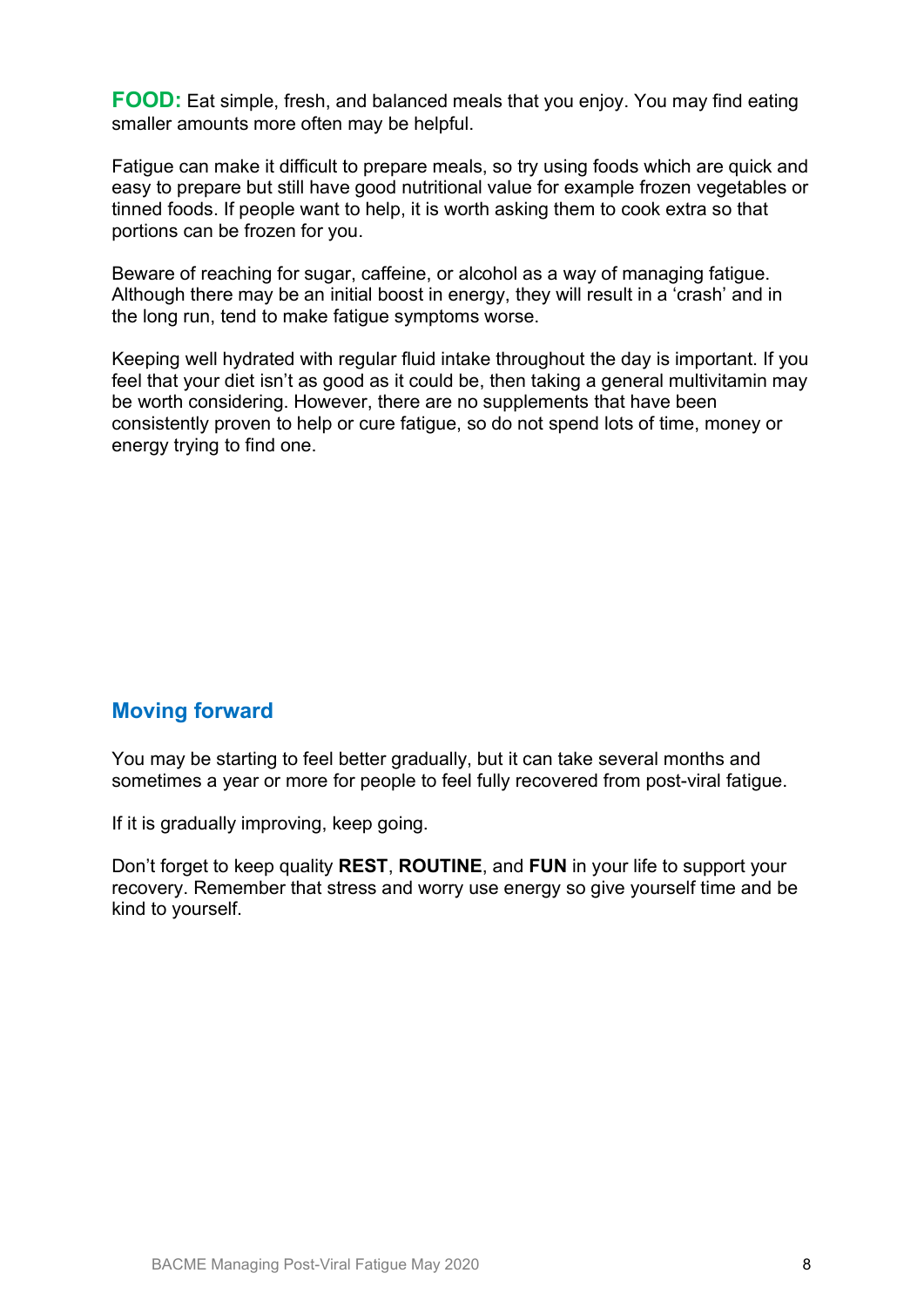#### How do I know if I have ME/CFS?

Most people who experience prolonged fatigue after an infection will make a full recovery. However, some people will go on to experience significant fatigue for a long time and may also develop lots of additional symptoms alongside the fatigue.

In a small number of people, post-viral fatigue can develop into a longer-term or chronic illness known as Myalgic Encephalomyelitis/Chronic Fatigue Syndrome (ME/CFS). This is a condition which results in a wide array of symptoms, including severe fatigue, which can cause significant changes in someone's life, often meaning they are unable to work or attend school, cannot engage in social activities and may struggle with activities of daily living. Recovery from ME/CFS is variable and some people continue to have symptoms for many years.

The risk factors for developing ME/CFS are still not clearly understood and may include some genetic factors. ME/CFS doesn't always start following an illness, however it is a common pattern to see people develop ME/CFS following an infection that occurs at a time of high demand in their life.

One of the key symptoms that occurs in people with ME/CFS is Post-Exertional Malaise or PEM. This is when there is an increase in fatigue, along with flu-like symptoms in response to activity. The activity that provokes this escalation can be simple everyday tasks including thinking activities as well as physical activity. The increase in fatigue is commonly delayed by 24 hours or more, so a typical pattern is for someone to try to do a bit more on a good day and then wake the next day feeling much worse, often with a sore throat or sore glands and generalised achiness.

As well as post-exertional malaise, people with ME/CFS develop a lot of additional symptoms with different patterns occurring in different people. Some people develop poor standing tolerance which means doing tasks while standing still (e.g. showering or washing up), can cause a rapid increase in fatigue or pain and result in them feeling the need to sit or lie down. There may also be palpitations, problems with regulating body temperature and sweating.

'Brain fog' is a common feature of ME/CFS and is where people feel mentally fatigued and struggle to concentrate. They often report forgetfulness and difficulty finding the right words when speaking or struggling to keep track during a conversation.

It is common for people with ME/CFS to experience some change in their digestion, such as reduced appetite, nausea, acid reflux or bowel changes and irritable bowel type symptoms. Some people with ME/CFS develop new sensitivities to bright lights, noise, chemicals, medications, and alcohol. Some people with ME/CFS also experience pain symptoms in joints or muscles along with headaches.

When someone has this pattern of symptoms, it is important that tests are done to check for underlying conditions that could be causing them. For some people that will just be bloods tests done by their GP. For other people, it may involve referrals to hospital for specialist opinions or investigations. This means the process of making a diagnosis of ME/CFS can take some time.

It can be helpful to follow the management strategies given in this guide while waiting for tests to be done.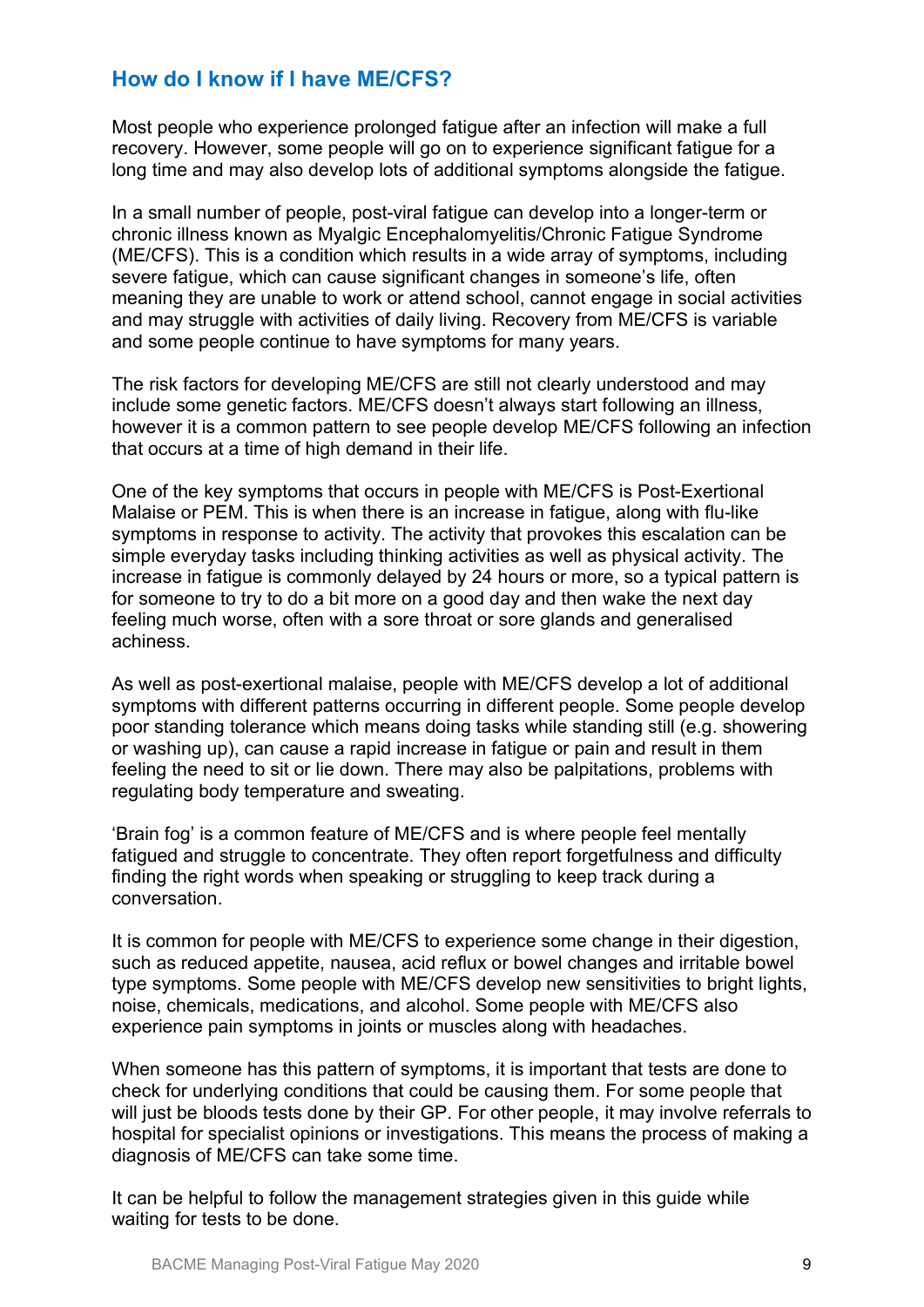## What if I am not improving?

SEEK ADVICE: If you are experiencing ongoing fatigue symptoms following an infection, you should ask your GP for advice so that they can check that there aren't any other causes for the symptoms.

SPECIALIST INPUT: If you continue to experience high levels of fatigue, then specialist ME/CFS services or chronic fatigue services may be available to provide further guidance. Ask your GP regarding local referral options. The BACME website has a map showing NHS ME/CFS services.